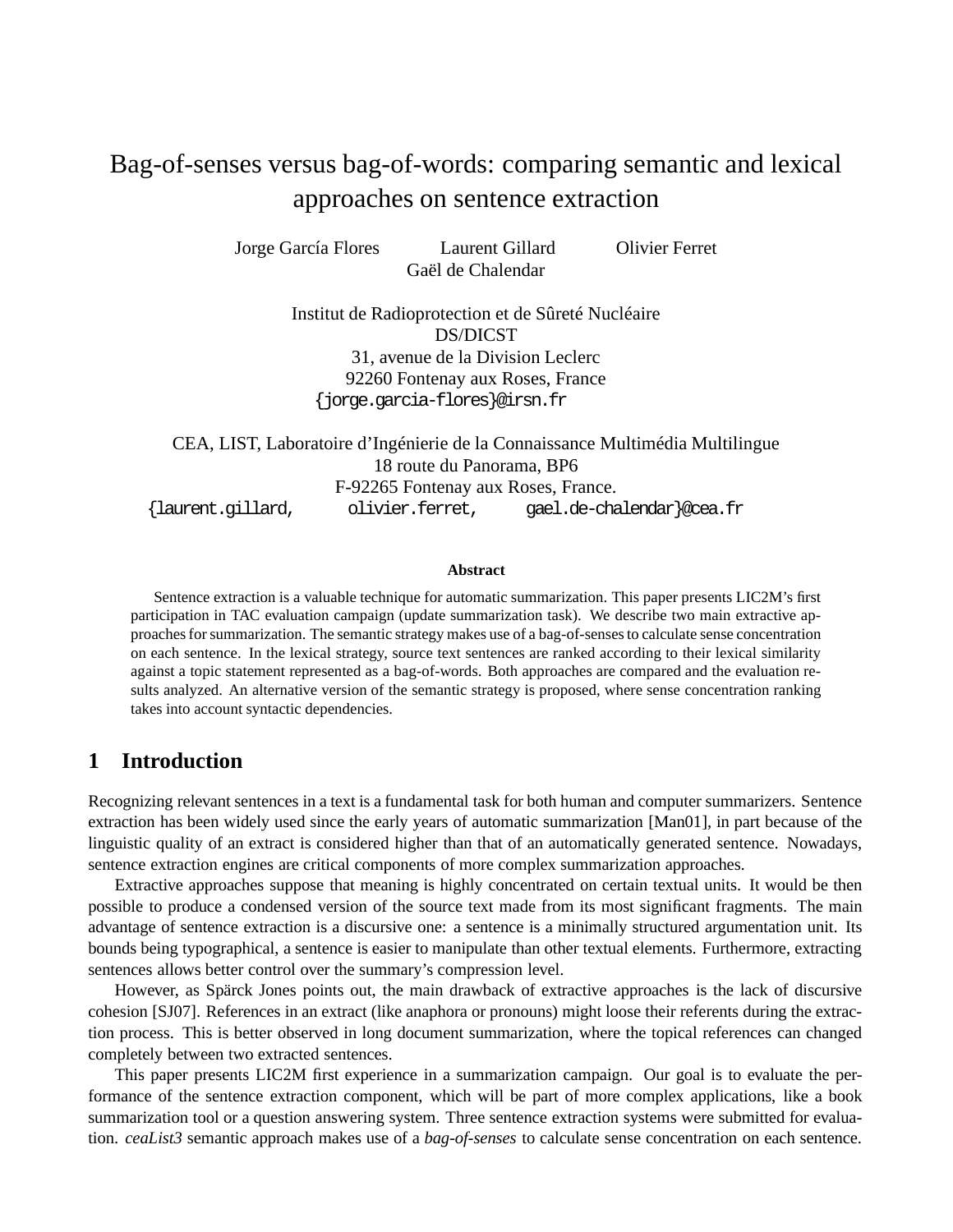*ceaList2* is based on a lexical strategy, where source text sentences are ranked according to their lexical similarity against a topic statement represented as a bag-of-words. System *ceaList1* is an extended version of *ceaList3*, where sense concentration ranking takes into account syntactic dependencies. Systems *ceaList2* and *ceaList1* were submitted to TAC 2008 for manual evaluation and *ceaList3* was submitted as an additional run.

System *ceaList2* is derived from a method developed for the answer extraction component of a question answering system  $[GSB<sup>+</sup>06]$ . It performs a similarity analysis between an input question and each sentence from the source text. Ranking depends on two parameters: density (defined as the amount of lexical coincidences between the question and the potential answer) and proximity (the closeness between coincidences). System *ceaList2* participated in DUC 2007 [BFB+07] as a part of a multi-feature system but was never evaluated as a standalone system. Systems 1 and 3 were developed as part of the Morcas project  $[CBF<sup>+</sup>05$ , GFdC08]. Morcas main objective is to develop an opinion oriented summarizer for long texts related to nuclear energy. Both systems *ceaList1* and *ceaList3* depend on the same semantic resource: a base of word senses built from the co-occurrence relations extracted from a large corpus. Each word from the source text is projected on this base to find the predominant senses of the text. Its sentences are then weighted and ranked according to their sense concentration.

### **2 Related work**

Despite the fact that sentence extraction has been used since the early days of automatic summarization [Luh58, Man01], extractive summarization is still a very active research line [RJST04, GKMC99, KSH01], where the open questions are 1) how to weight and rank sentences and 2) how to combine the results of different features. Systems *ceaList3* and *ceaList1* follow the line of summarizers using semantic resources and frequency analysis as their main ranking feature. Frequency concerns not only to look for recurrent information, but to reduce redundancy [NV05, CG98]. Semantic resources used in automatic summarization go from WordNet [HyL98] to domain-specialized thesaurus [RHB07]. System *ceaList2* relies on an approach that was previously developed in [GSB+06, BFB+07] and takes place among the works based on lexical similarity.

### **3 Extracting word senses from lexical co-occurrences**

The bag-of-senses approach that underlies the sentence extraction component of two of our three systems requires a reference repository of word senses. WordNet [Fel98] is of course an obvious solution to this problem but we didn't adopt it for three main reasons:

- first, WordNet-like resources exist for different languages but few are developed enough for being used in an effective way. For instance, the EuroWordNet for French, a language we are specifically interested in, is far from being as elaborate as the Princeton's WordNet;
- secondly, even if a WordNet-like network is available for a target language, we can't assume that it will cover accurately all possible topics and especially specialized domains such as the medical domain or the nuclear energy domain;
- finally, WordNet's senses are mainly defined through their relations with other WordNet's senses. As a consequence, WordNet doesn't offer much information about the context in which a sense occurs. It is why most of word sense disambiguation systems need annotated corpora for acquiring this kind of information. In our case, we don't perform word sense disambiguation strictly speaking but we tackle a closely related issue as we want to select the word senses that are the most representative of a piece of text.

More specifically, we have chosen to achieve this selection by relying on a repository of word senses that were automatically discovered from a corpus following the method described in [Fer04]. This method is based on the hypothesis that each sense of a word appears in specific contexts and as a consequence, discovers the senses of a word by clustering its co-occurrents.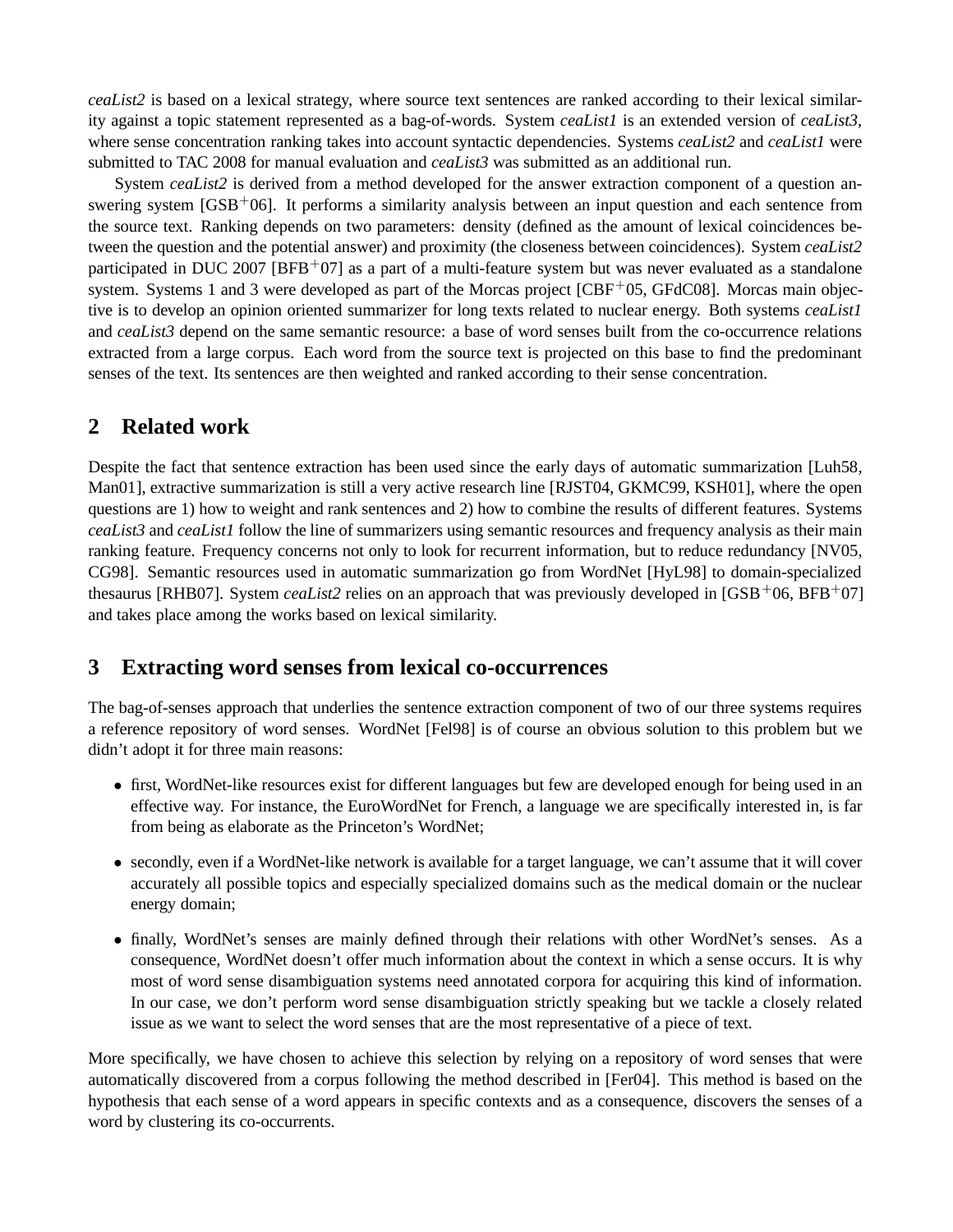#### **3.1 From documents to co-occurrences**

The discovering of word senses from a corpus starts in [Fer04] with the linguistic pre-processing of its documents. This pre-processing represents each of them as the sequence of its lemmatized plain words, that is, nouns, verbs and adjectives. After filtering low frequency words (frequency  $< 10$ ), the co-occurrents of the remaining words are classically collected by recording the co-occurrences in a fixed-size window (19 plain words) moved over the pre-processed texts. The result of this first step is a large set of lexical co-occurrences that can be viewed as a lexical network in which the similarity between two words is given by the pointwise mutual information measure.

#### **3.2 From co-occurrences to word senses**

The building of the senses of a word starts by delimiting from the above network the subnetwork that is made of its co-occurrents and the co-occurrence relations between them. Moreover, theses relations are filtered by applying thresholds both on their frequency and their cohesion. The resulting graph is considered as a similarity graph and then clustered by relying on an adaptation of the Shared Nearest Neighbor (SNN) algorithm described in [ESK01]. This algorithm particularly fits our needs as it automatically determines the number of clusters – in our case the number of sense of a word – and does not take into account the elements that are not representative of the clusters it builds.

#### **Algorithm 1** SNN algorithm

- 1. sparsification of the similarity graph
- 2. building of the SNN graph
- 3. computation of the distribution of strong links
- 4. search for topic seeds and filtering of noise
- 5. building of word senses
- 6. removal of insignificant word senses
- 7. extension of word senses

The SNN algorithm (see Algorithm 1) performs clustering by detecting high-density areas in a similarity graph. In our case, the similarity graph is directly built from the similarity matrix: each vertex represents a co-occurrent and an edge links two co-occurrents whose similarity is not null.

This first stage of the SNN algorithm starts by sparsifying the similarity graph, which is done by keeping only the links towards the  $k$  ( $k=10$ ) most similar neighbors of each co-occurrent (step 1). Figure 1 shows the resulting graph for the word *mouse*. Then, the similarity graph is transposed into a shared nearest neighbor (SNN) graph (step 2). In this graph, the similarity between two co-occurrents is given by the number of direct neighbors they share in the similarity graph. Strong links in the SNN graph are finally detected by applying a fixed threshold to the distribution of shared neighbor numbers (step 3). A co-occurrent with a high number of strong links is taken as the seed of a word sense as it is representative of the set of co-occurrents that are linked to it. On the contrary, a co-occurrent with few strong links is supposed to be outlier (step 4).

The second stage of the SNN algorithm first builds word senses by associating to sense seeds the remaining co-occurrents that are the most similar to them provided that their number of shared neighbors is high enough (step 5). Moreover, seeds that are judged as too close to each other are also grouped during this step in accordance with the same criteria. The last two steps bring small improvements to the results of this clustering. First, when the number of co-occurrents gathered by a sense is too small, this sense is judged as insignificant and it is discarded (step 6). Its co-occurrents are added to the set of co-occurrents without sense after step 5. Finally, the remaining word senses are extended by associating to them the co-occurrents that are neither noise nor already part of a sense (step 7). As senses are defined at this point more precisely than at step 4, the integration of co-occurrents that are not strongly linked to a sense seed can be safely performed by relying on the average strength of their links in the SNN graph with the co-occurrents of the sense.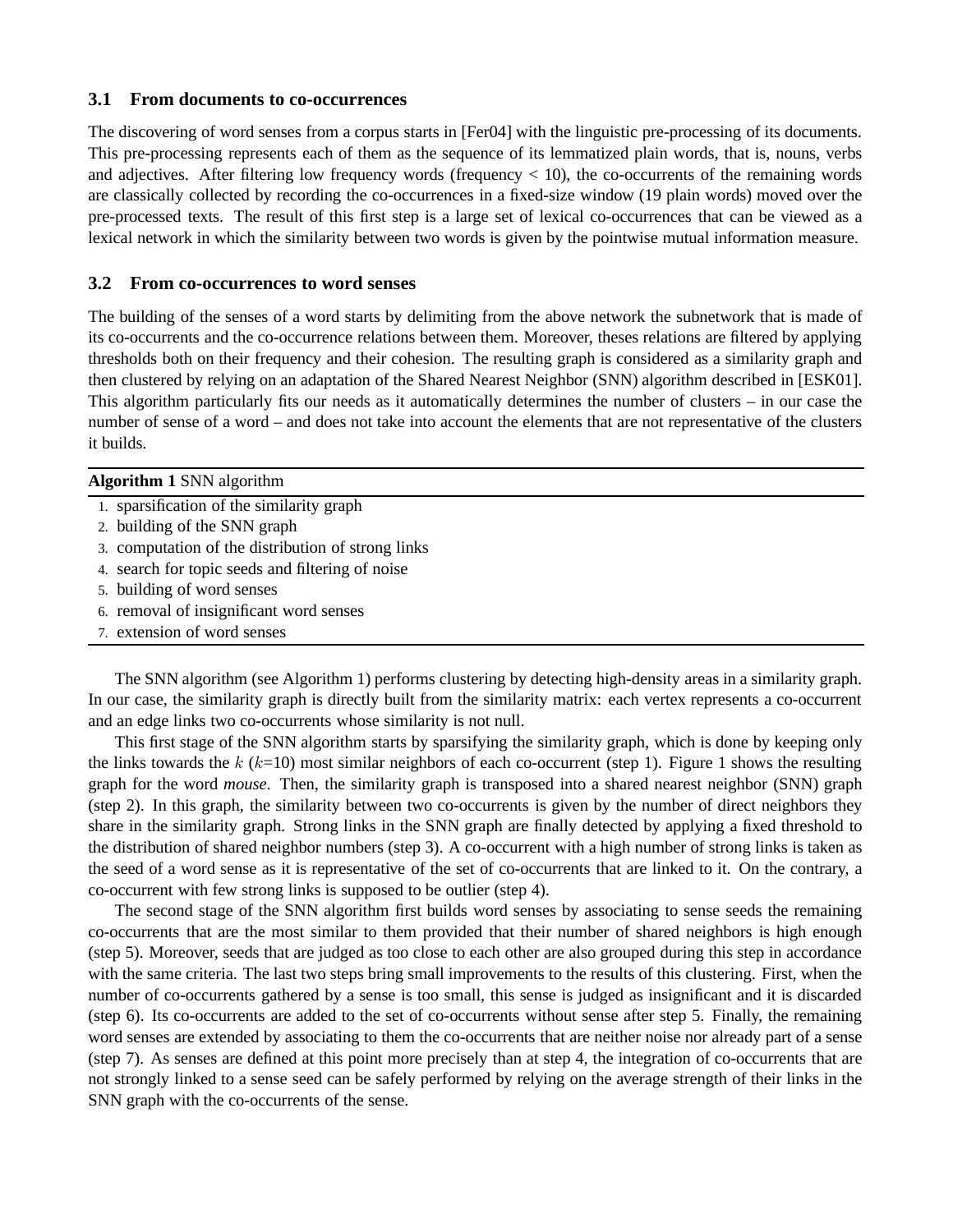

Figure 1: Similarity graph after its sparsification

#### **3.3 Word senses for the TAC Summarization evaluation**

For the TAC Summarization task, the corpus used for building our repository of word senses was made of the *Los Angeles Times part* of the TREC corpus, which represents two years of this newspaper. Table 1 gives some statistics about the vocabulary we have taken into account and about the resulting word senses. We can notice that the percentage of words without any word sense is quite high but could certainly be increased by adapting more dynamically thresholds for filtering co-occurrence relations.

|                    | nouns      | adjectives      | <b>verbs</b> | all         |
|--------------------|------------|-----------------|--------------|-------------|
| #words             | 16,604     | 8,872           | 4,946        | 30,422      |
| #words with senses | 6,066(37%) | 2,084(23%)      | 1,688 (34%)  | 9,838 (32%) |
| #senses by word    |            | .6 <sub>1</sub> |              |             |

Table 1: Statistics about the results of the word sense discrimination procedure

Table 2 shows as an example the two senses distinguished by the method we have presented for the word "mouse" and illustrates the fact that this method is rather interesting for dealing with this kind of homonymy.

| <i>nouse-device</i> compatible, software, computer, machine, user, desktop, pc, graphics, keyboard, device |
|------------------------------------------------------------------------------------------------------------|
| mouse-animal   laboratory, researcher, cell, gene, generic, human, hormone, research, scientist, rat       |

Table 2: Two senses of the word "mouse"

### **4 Semantic approach: bag-of-senses and nominal dependencies**

Systems *ceaList3* and *ceaList1* are both avatars of Morcas summarizer [CBF<sup>+</sup>05]. The idea that gave birth to Morcas was to rewrite the *tf\*idf* hypothesis in semantic terms. It is well known that, when applied to the problem of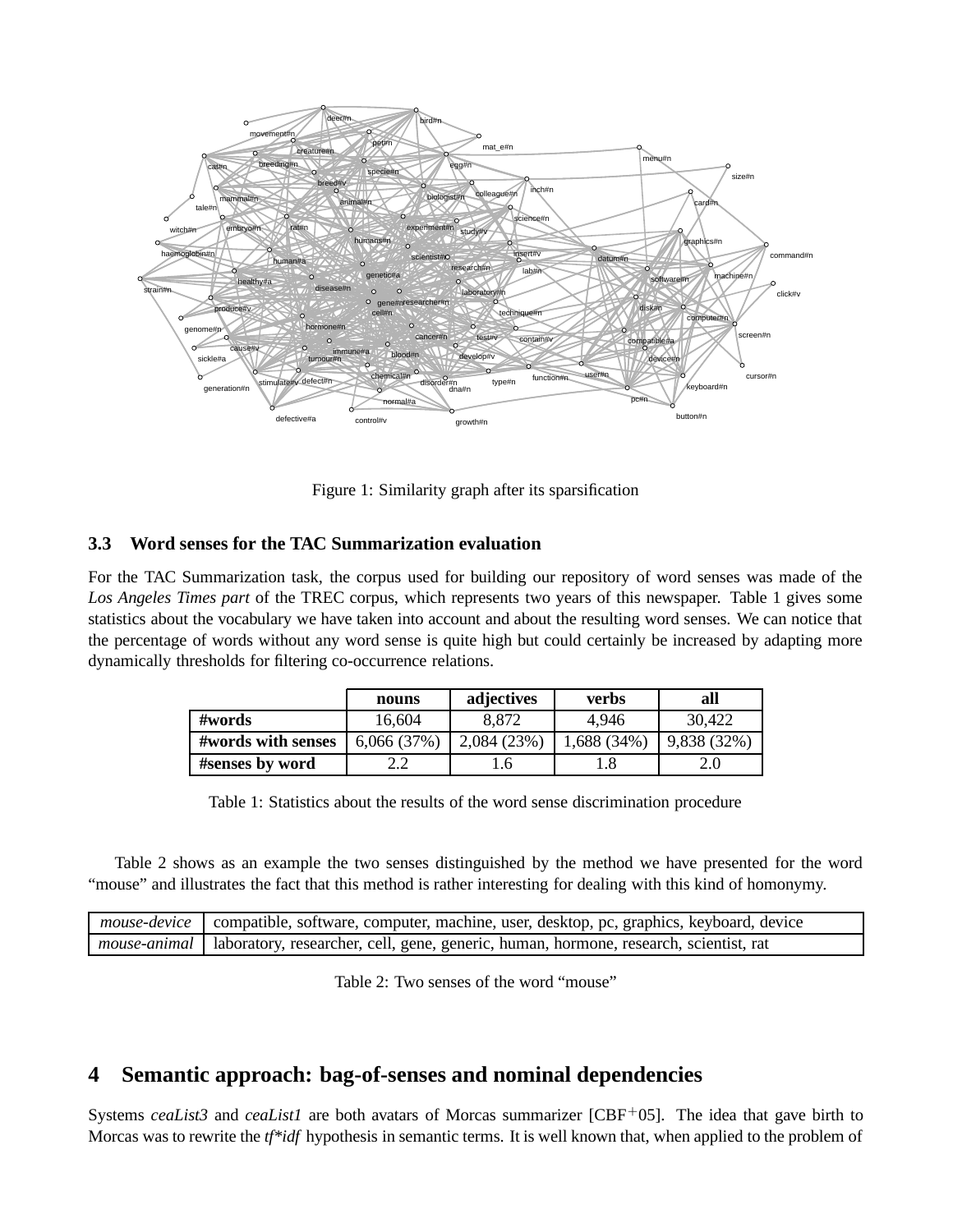automatic summarization, the *tf\*idf* hypothesis states that relevance is a numerical function of word's frequencies [SJ07]. Instead of defining relevance in lexical terms, Morcas defines it as a function of word "senses". The underlying idea is that the frequency of a set of semantically related words is more significant than the frequency of isolated words. Therefore, we suppose that the recurrent occurrence of certain senses in a text is an indicator of a relevance and can be used as a weighting measure.

#### **4.1 Bag-of-senses**

The main semantic resource of Morcas is a base of word senses. Morcas reads from this base the definition of the senses of each plain word from the source text (nouns, verbs, adjectives). Each sense of the word is projected on the source text in order to weight its relevance. For instance, the word *party* has three senses: the first one is defined with political words (*republican party, democrat party*); the second bag contains "champagne" words (meaning *pleasure gathering*; the third sense is an specialization of the latter, referring more precisely to people participating to the party (*invited, hostess, caterer, party-goer*).

Each occurrence of a word that is part of the definition of a sense of the word *party* will increase the relevance of that sense. Morcas calculates the relevance of each sense in order to identify salient topics of the source text. Relevant senses give a higher weight to the sentences that refer to them (see section 4.3).

#### **4.2 Morcas pipeline**



Figure 2: *ceaList3* pipeline

The first step in Morcas chain of treatment is a morpho-syntactic analysis of the source text (see Figure 2). This analysis is necessary because the base of senses stores lemmatized forms of words plus the grammatical category. Syntactic analysis is performed by LIMA (Lic2M Multilingual Analyzer) by means of a dependency grammar [BdC05]. LIMA makes also the segmentation of the source text in paragraphs and sentences.

The result of this first step is a morpho-syntactic graph which represents both the linear succession of phrases and the dependency tree. LIMA also annotates named entities, dates and acronyms. The second step in the pipeline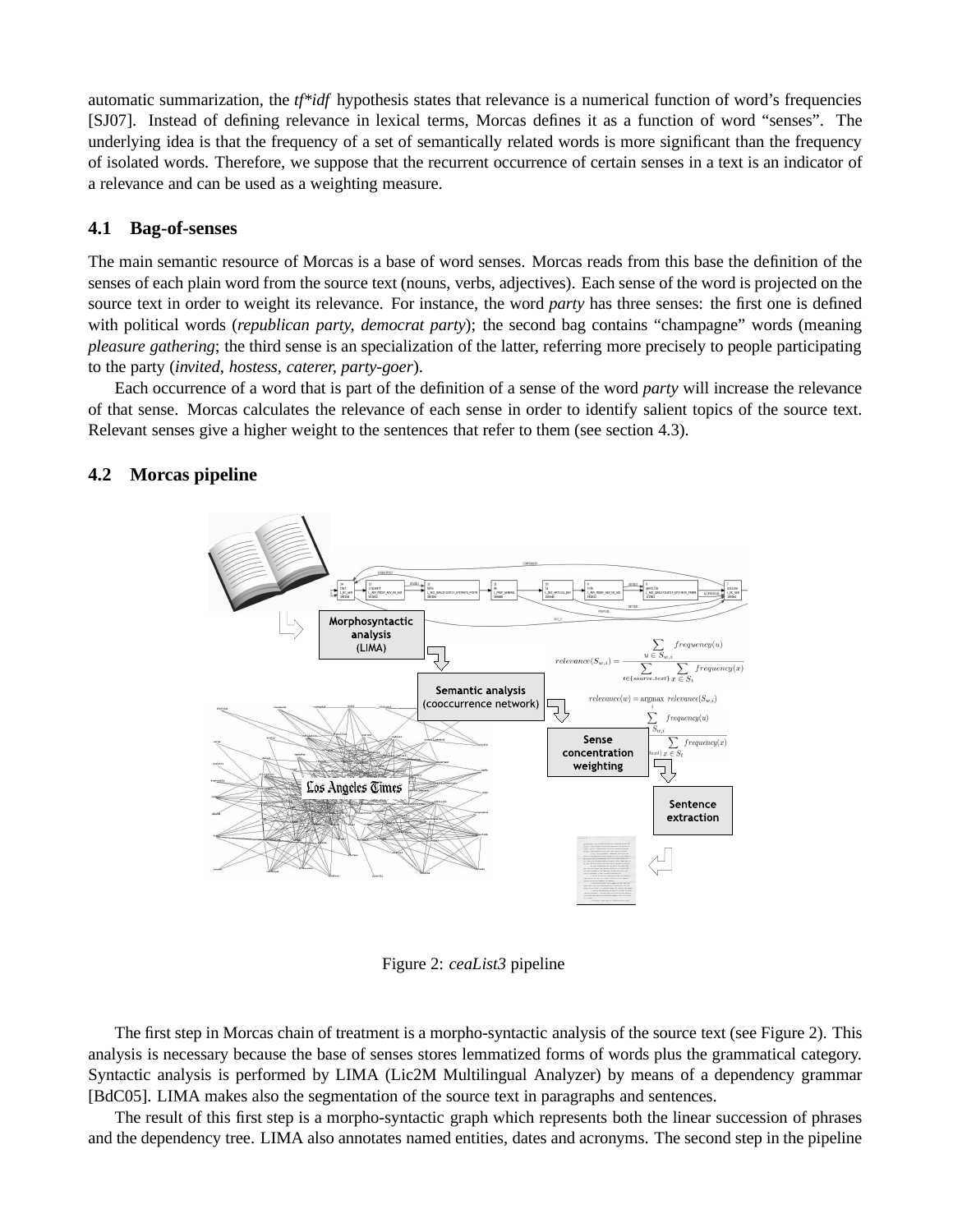| Dependency        | Description             | Example                 |
|-------------------|-------------------------|-------------------------|
| <b>COMPDUNOM</b>  | noun's complement       | capital of the country  |
| <b>SUBADJPOST</b> | adjective after a noun  | fuel efficient          |
| <b>ADJPRENSUB</b> | adjective before a noun | political issue         |
| <b>SUBSUBJUX</b>  | noun in juxtaposition   | mountain bike           |
| <b>SUBSUBPOS</b>  | possessive nouns        | government's acceptance |
| ATB S             | noun's attribute        | unprecedented crisis    |

Table 3: Maximum load and nominal tension

is the semantic analysis. Every noun, verb, adjective and adverb in the source text is treated in order to get the definition of its senses from the base of senses. Instead of counting it individually, the occurrence of a word increases the count of all the bag-of-senses that define it. This analysis produces a twofold result: on the one hand, Morcas identifies predominant bags of senses; on the other hand it keeps a count of all the semantic bags that got at least one mention in the source text. The goal of the next steps is to identify those sentences concentrating relevant senses. *ceaList3* (Morcas original approach) relies only in the bag-of-senses criteria to calculate semantic concentration. Systems *ceaList1* fine-tunes the *ceaList3* calculation by including nominal dependencies (that is, those syntactic dependencies necessary to structure noun phrases).

#### **4.3 System** *ceaList3*

Given a word lemma w,  $frequency(w)$  is the number of times that w appears in the source text.  $\{S_{w,1}, S_{w,2}, ..., S_{w,n}\}$ represents the set of definitions of  $w$ 's senses provided by the base of senses. For instance, the word mouse has two senses: an animal one (*laboratory, genetics...*) and a technological one (software, computer...). *ceaList3* computes the frequency of each word defining a sense of  $w$ :

$$
frequency(S_{w,i}) = \sum_{u \in S_{w,i}} frequency(u)
$$

The relevance of a given sense  $S_{w,i}$  is calculated by normalizing the frequency of each word of its definition against the frequency of all the words found in the source text:

$$
relevance(S_{w,i}) = \frac{\sum\limits_{u \in S_{w,i}} frequency(u)}{\sum\limits_{t \in \{source\_text\}} \sum\limits_{x \in S_t} frequency(x)}
$$

Therefore, the relevance of  $w$  is the relevance of its predominant sense:

$$
relevance(w) = \underset{i}{\text{argmax}} \; relevance(S_{w,i})
$$

and the sentence relevance is the sum of the relevance of each word, normalized against the sentence size:

$$
relevance(sentence) = \frac{\sum_{w \in sentence} relevance(w)}{|\{w \in sentence\}|}
$$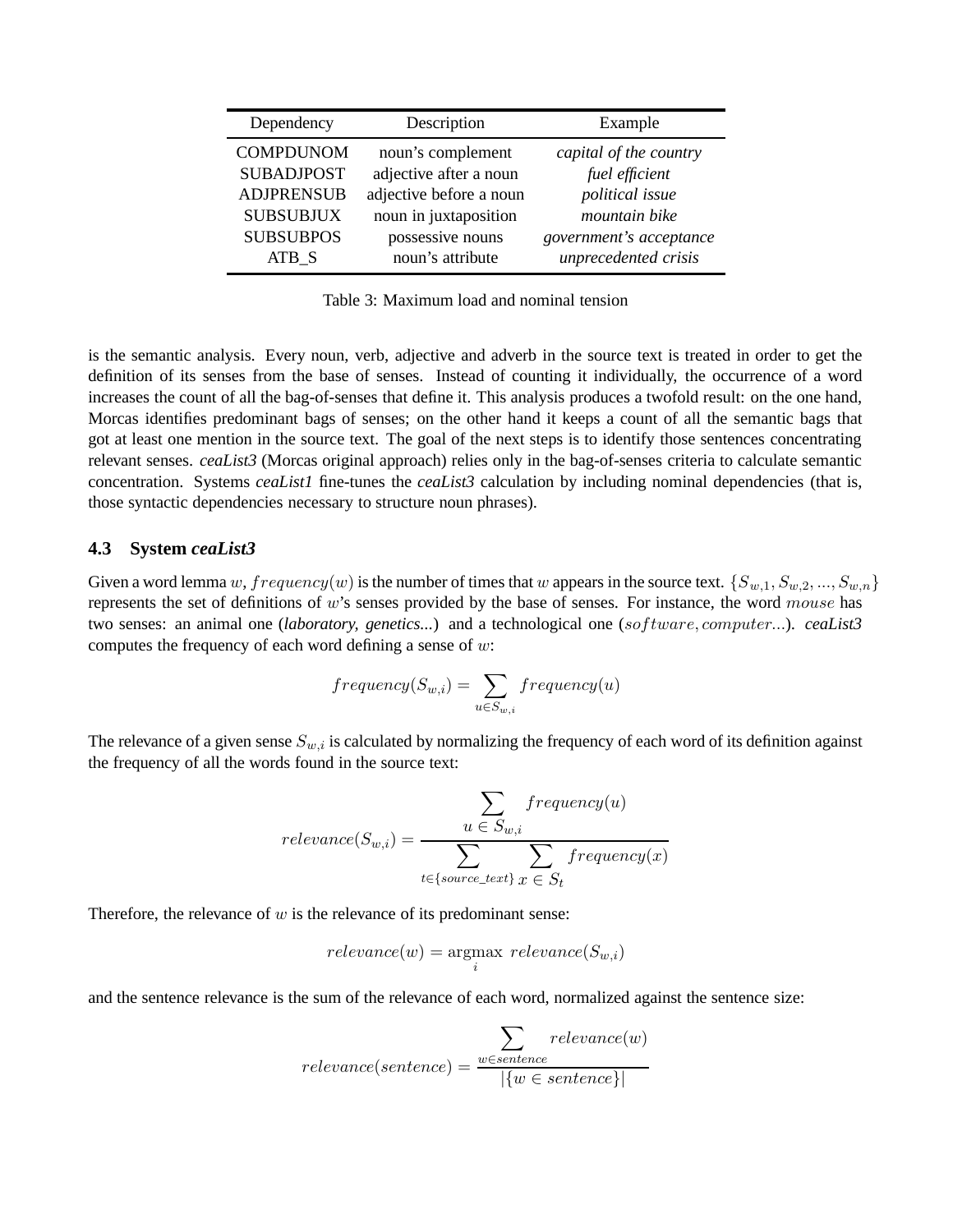#### **4.4 System** *ceaList1*

Morcas summaries are intended to support information research on documents from the nuclear energy domain. A first evaluation in french language [GFdC08] showed that Morcas got low scores summarizing scientific documents (articles, PhD thesis). *ceaList1* modifications were motivated by the need of fine-tuning the bag-of-senses approach to improve scientific discourse summarization. Our nominal dependencies hypothesis is a consequence of this need. We suppose that those sentences with the highest amount of nominal dependencies are indicators of conceptual complexity, so we can considered them as more relevant. Table 3 shows the LIMA syntactic dependencies that we use as a tuning factor for relevance assessment.

Nominal dependencies hypothesis is motivated by the fact that the syntactic structure of scientific language is characterized by a high use of structured concepts. To tackle *ceaList3* preference for short sentences, we use the number of nominal dependencies as a tuning factor for the relevance assessment formula.

> $relevance(sentence) =$  $\sum$ w∈sentence  $relevance(w)$  $\frac{mence}{|w \in sentence|} * nominal\_deposit, sentence)$

### **5 Lexical similarity approach: compactness, a score using density and proximity**

#### **5.1 System** *ceaList2*

System *ceaList2* relies on an extraction score method (called *compactness*) that was developed for a previous work in Question-Answering  $(QA)$  [GSB<sup>+</sup>06]. This score was used to select factual answers to factual question according to semantic features: on the one hand the expected answer type derived from a question; on the other hand the corresponding named entity found inside a passage. The underlying idea of the *compactness* score for QA is that the best candidate answer is closely surrounded by relevant words found in the question. Any word that is not included in the question can disturb the relationship between a candidate answer and its responsiveness to a question. Thus, *compactness* can be seen as a lexical similarity measure, which depends on density and proximity. *ceaList2* approach includes different steps:

- A topic is seen as a bag-of-words, lemmatized and stop-listed. Remaining words (or lemmas) compose a TSet.
- Each sentence of a document is considered as an answering fragment. Unlike the QA task, no semantic answer type is associated to the sentences, therefore we consider each item inside the  $TSet$  as a kind of answer candidate, and compute its *compactness* score. The best *compactness* score gives us a centered window of the most interesting phrases of the sentence. This score is extrapolated to the full sentence score. This extrapolation is made in sake of linguistic coherence, but *ceaList2* clearly lacks some component to remove other uninteresting phrases from this interesting window (moreover, from an extraction point of view, the system should have kept only content inside this window).
- Sentences are chosen from their *compactness* score until they reach the *n*-words limit ( $n = 100$ ).

For each  $x_i \in TSet$ , inside each *Sentence*, *compactness* score is computed as follow:

$$
compactness(x_i) = \frac{\sum\limits_{y \in TSet} p_{y_m, x_i}}{|TSet|}
$$

with  $y_m$  being the occurrence of y in the current Sentence which maximizes:

$$
p_{y_m,x_i} = \frac{|W|}{2R+1}
$$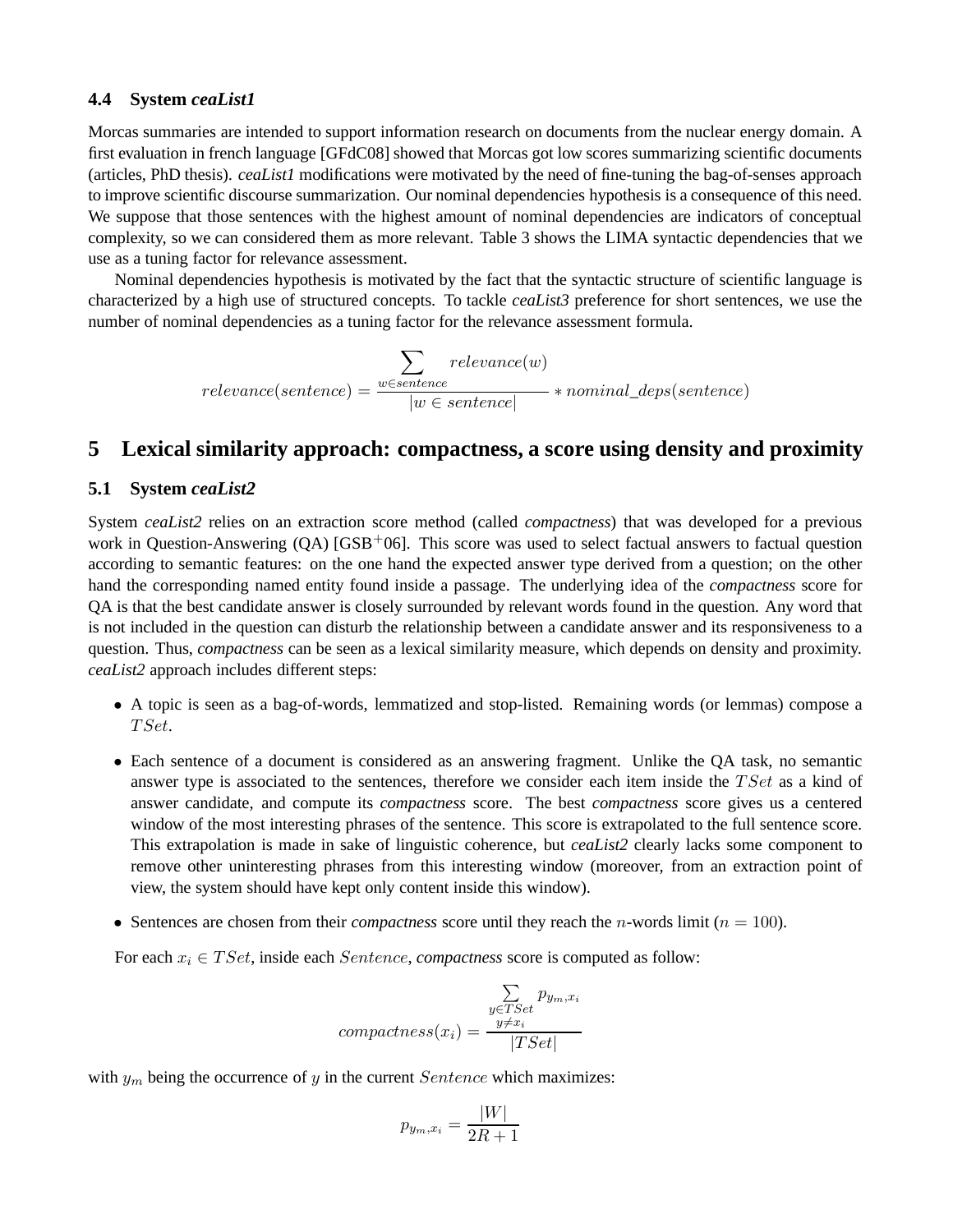and where:

$$
R = distance(y_m, x_i)
$$
  

$$
W = \{z | z \in TSet \cap Sentence, distance (z, x_i) \le R\}
$$

The *compactness* score is computed by searching for the one with the best contribution  $y_m$  rather than the nearest occurrence of y.

## **6 The update summarization task**

Adaptations of these systems were needed in order to participate in TAC 2008 update summarization task. Neither of our systems were intended for multi-document summarization; so we had to treat multi-document input as one long document with multiple chapters.

Neither *ceaList3* nor *ceaList1* were able to process an input topic statement; so the sense concentration algorithm was modified as well. Instead of projecting the whole source text onto the base of senses, we projected only the topic statement, getting a limited set of relevant senses. In other words, instead of calculating sense concentration of all the source text topics, we limit the analysis to senses issued from the input topic statement.

| <b>SET A</b> (58 systems) |                                             |      |               |      |        |       |  |  |  |
|---------------------------|---------------------------------------------|------|---------------|------|--------|-------|--|--|--|
|                           | ceaList1<br>ceaList2<br>best<br><b>best</b> |      |               |      |        |       |  |  |  |
| <b>Metric</b>             | score                                       | rank | rank<br>score |      | system | human |  |  |  |
| Overall responsiveness    | 2.13                                        | (43) | 2.35          | (30) | 2.79   | 4.79  |  |  |  |
| Linguistic quality        | 2.38                                        | (35) | 2.19          | (42) | 3.00   | 4.92  |  |  |  |
| Pyramid                   | 24.2%                                       | 39)  | 26.3%         | (33) | 35.9%  | 84.1% |  |  |  |

Table 4: *ceaList* results on Set A (manual evaluation)

| <b>SET B</b> (58 systems) |                                      |      |       |      |        |       |  |  |  |  |
|---------------------------|--------------------------------------|------|-------|------|--------|-------|--|--|--|--|
|                           | ceaList1<br>best<br>ceaList2<br>best |      |       |      |        |       |  |  |  |  |
| <b>Metric</b>             | rank<br>rank<br>score<br>score       |      |       |      | system | human |  |  |  |  |
| Overall responsiveness    | 2.21                                 | 19)  | 1.96  | 37   | 2.60   | 4.88  |  |  |  |  |
| Linguistic quality        | 2.46                                 | 25)  | 2.29  | (33) | 3.21   | 4.96  |  |  |  |  |
| Pyramid                   | 21.8%                                | (28) | 20.8% | (32) | 33.6%  | 76.1% |  |  |  |  |

Table 5: *ceaList* results on Set B (manual evaluation)

New information research is not a priority for the further developments of these components (which, as it was mentioned above, will be part of a long document summarizer and a question answering system). Because of time and human resources limitations, no particular development was made to look for new information other than to treat documents documents from set A in chronological order (from older to newer) and documents from set B in inverse chronological order (from newer to older). No particular modifications were made to *ceaList2* for the update task, where sets A and set B were summarized in an independent way.

| <b>SET A</b> (72 systems) |                                                 |      |       |      |       |      |        |  |  |
|---------------------------|-------------------------------------------------|------|-------|------|-------|------|--------|--|--|
|                           | ceaList3<br>ceaList1<br>ceaList2<br><b>best</b> |      |       |      |       |      |        |  |  |
| <b>Metric</b>             | score                                           | rank | score | rank | score | rank | system |  |  |
| Overall responsiveness    | 0.106                                           | (53) | 0.114 | (44) | 0.095 | (66) | 0.143  |  |  |
| Linguistic quality        | 0.070                                           | (51) | 0.078 | (43) | 0.056 | (68) | 0.111  |  |  |
| Pyramid                   | 0.043                                           | (43) | 0.043 | (42) | 0.032 | (63) | 0.064  |  |  |

Table 6: *ceaList* results on Set A (automatic evaluation)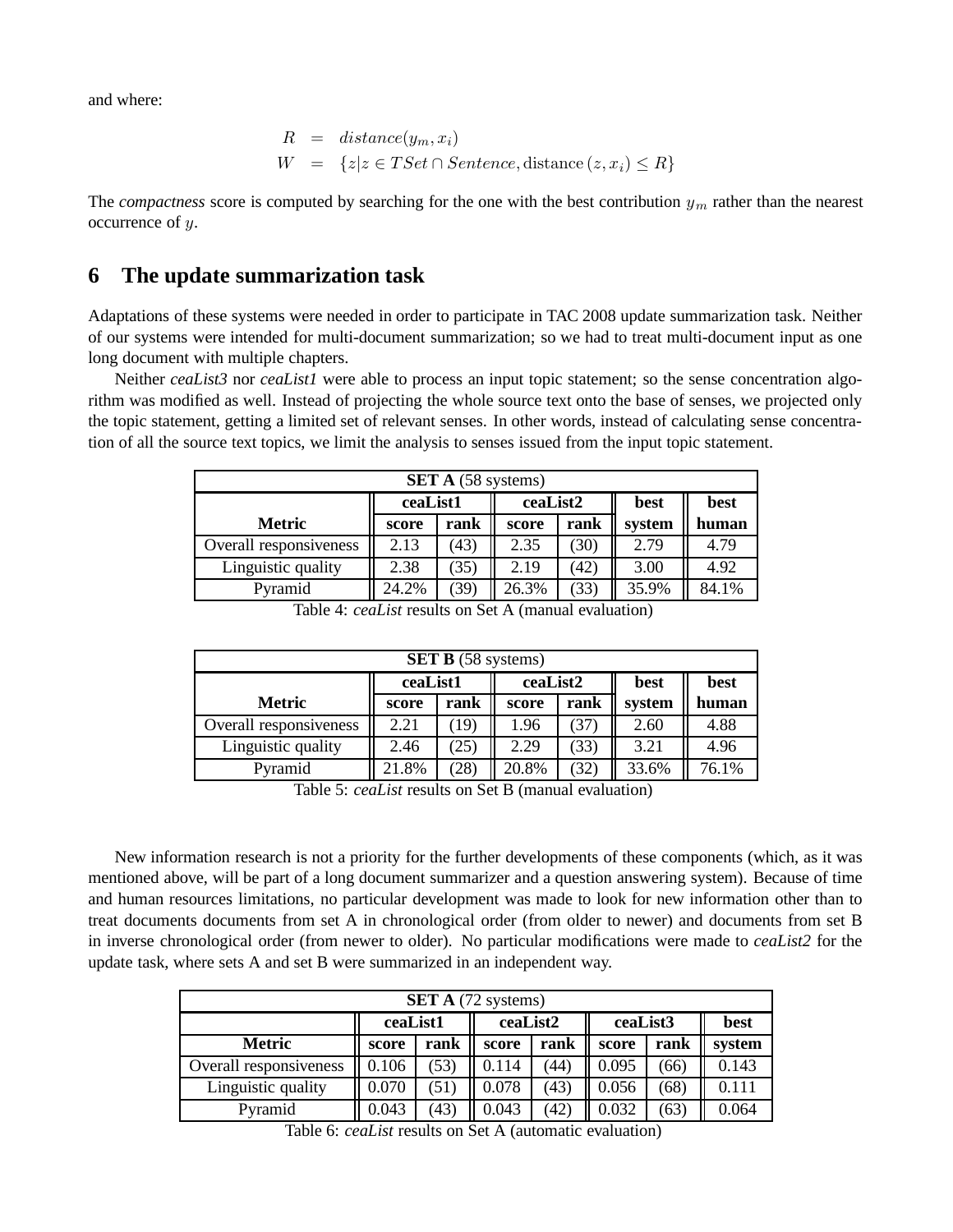| <b>SET B</b> (72 systems) |                                                 |      |       |      |       |      |        |  |  |
|---------------------------|-------------------------------------------------|------|-------|------|-------|------|--------|--|--|
|                           | ceaList3<br>ceaList1<br>ceaList2<br><b>best</b> |      |       |      |       |      |        |  |  |
| <b>Metric</b>             | score                                           | rank | score | rank | score | rank | system |  |  |
| Overall responsiveness    | 0.108                                           | (42) | 0.109 | (40) | 0.109 | (56) | 0.137  |  |  |
| Linguistic quality        | 0.069                                           | (38) | 0.069 | (37) | 0.056 | (58) | 0.101  |  |  |
| Pyramid                   | 0.047                                           | (35) | 0.046 | (36) | 0.037 | (53) | 0.076  |  |  |

|  |  |  |  |  |  | Table 7: ceaList results on Set B (automatic evaluation) |
|--|--|--|--|--|--|----------------------------------------------------------|
|--|--|--|--|--|--|----------------------------------------------------------|

### **7 Conclusion and further work**

Manual evaluation suggests that the bag-of-words approach (*ceaList2*) fits better for the generic summarization task (set A) while the bag-of-senses approach (*ceaList3*) gets higher scores on the update summarization task. Summaries produced using the bag-of-words approach got higher readability scores on both generic and update summarization, probably as a consequence of the nominal dependencies feature, which tends to extract longer, syntactically richer sentences.

Our best rank was 19 for Overall Responsiveness in update summarization (bag-of-senses), with no significant difference at the 95% confidence level with the best system. However, the same run was ranked 43 for Overall Responsiveness for set A. This gap might be caused by the fact that input texts from set A where treated in chronological order while those from set B where treated in inverse chronological order, that is from the most recent to the oldest documents.

Our systems were handicapped by the somehow brutal way in which a mono-document summarization strategy was modified to treat a multi-document input. The lack of any redundancy processing was penalizing as well. The bag-of-words approach *ceaList2* considers the TAC'08 summarization task from a certainly reductive perspective, as it only performs sentence selections by using compactness scores rather than a real summarization task, but could be useful if integrated to a more complex approach combining different features.

Automatic evaluation confirms our observations: bag-of-words for generic summarization and bag-of-senses for more complex tasks. Results from Basic Elements (BE) also confirms this observation but in both ROUGE evaluations, *ceaList2* gets much better scores than *ceaList1*, which points out the fact that, being based on lexical comparisons, *ceaList2* extracts have a higher word-by-word similarity with the topical statement.

Comparing two different versions of the bag-of-senses approach (*ceaList1* and *ceaList3*) it is clear that nominal dependencies are a valuable feature: *ceaList3* (without nominal dependencies) gets lower scores in every evaluation and for ROUGE 2 (set B), this difference is significance at the 95% confidence level.

TAC 2008 results showed us that the *ceaList2* and *ceaList1* were complementary approaches: one could be used for relevant semantic fragments extraction; the other one both for similarity and redundancy analysis. Further work will include the fusion of these criteria into a first-stage sentence extractor that will be connected to reformulation and syntactic compression modules. Other bases of senses are being developed for specialized domains (in particular, for the nuclear energy field).

### **References**

- [BdC05] Romaric Besançon and Gaël de Chalendar. L'analyseur syntaxique LIMA dans la campagne d'évaluation EASY. In *Actes de la 12*eme ` *conférence sur le Traitement Automatique des Langues, TALN 2005*, 2005.
- [BFB+07] Florian Boudin, Benoît Favre, Frédéric Béchet, Marc El-Bèze, Laurent Gillard, and Juan-Manuel Torres-Moreno. The LIA-Thales summarization system at DUC-2007. In *DUC-NIST Proceedings Document Understanding Conference (DUC-2007)*, 2007.